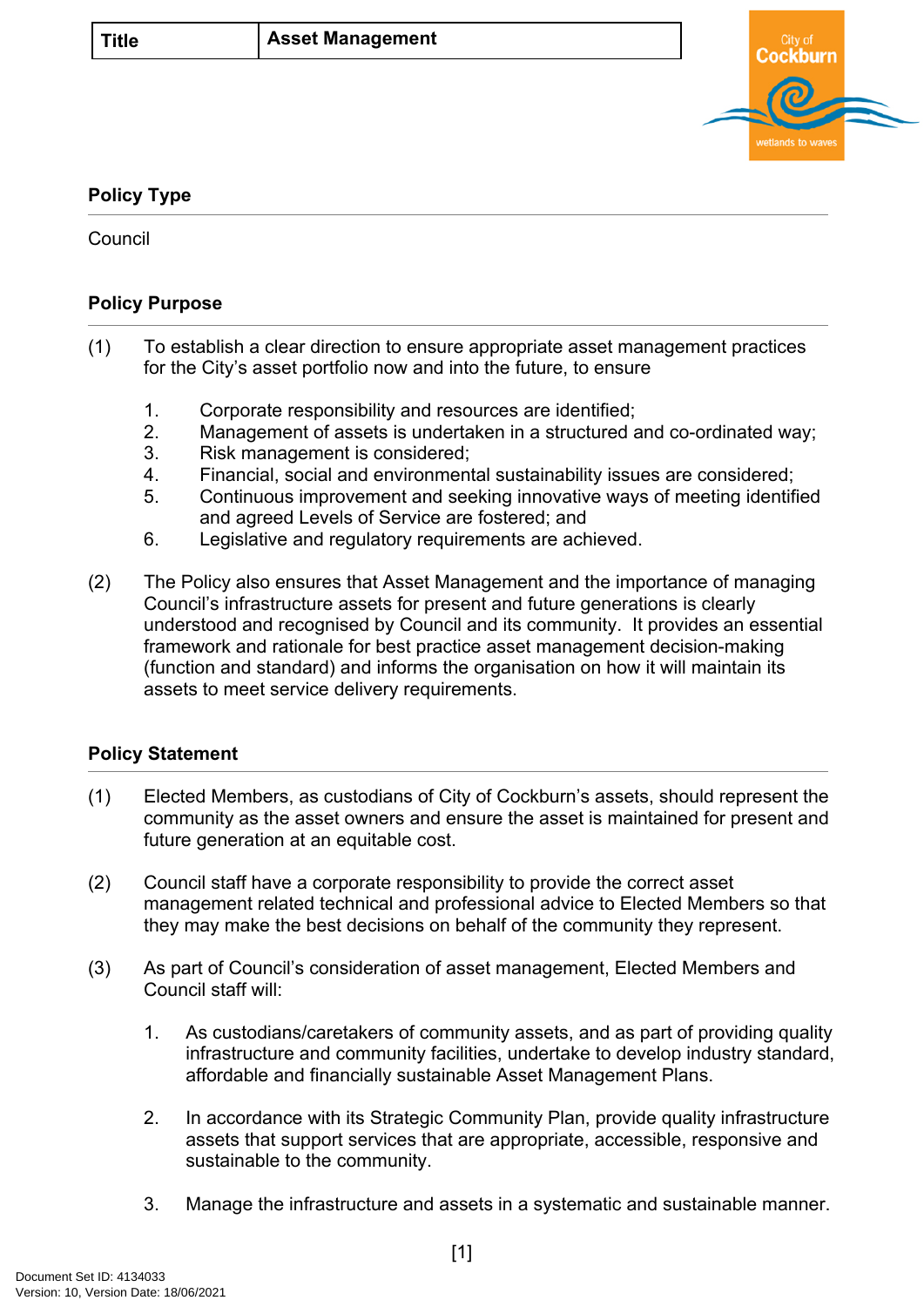

- 4. Involve and consult with the community and key stakeholders on determining Levels of Service standards.
- 5. Ensure asset information is accurate and up to date allowing for appropriate asset planning, both in the short and long term, and for informed decisionmaking to occur.
- 6. Manage the City's assets utilising a team approach crossing across all Business Units and drawing on the authority and cooperation of the Executive and the Senior Leadership Team (SLT).
- 7. Allocate appropriate resources to ensure sound Asset Management practices are employed and the maintenance and renewal of assets is undertaken in a timely manner so that life cycle costs are optimised for existing and new assets.
- 8. Prior to consideration of any major works involving renewal or improvement to an asset, undertake a critical review of the need and the whole of life cost of that asset.
- 9. Continually seek opportunities for optimal use(s) of assets.
- 10. Ensure that the roles and responsibilities of all asset custodians are well defined and understood.
- 11. Develop and implement a framework for the evaluation and prioritisation of Capital projects taking account of sound asset management principles.
- 12. Develop mechanisms for the acquisition of consistent, fit for purpose, asset data for new and existing assets, including those constructed by the City or handed over by developers.
- (4) Application

This policy applies to Council, Elected Members, Executive Management, Staff, Committees of Management and the Community involved in the operations, maintenance, refurbishment, renewal, upgrading and development of Council's existing and new infrastructure and other tangible assets.

(5) Asset Management Roles and Responsibilities

To achieve this policy the following key roles and responsibilities and commitments are identified:

- 1. Council
	- (a) To act as stewards for infrastructure assets.
	- (b) Set corporate Asset Management Policy with linkage to the Council's Strategic Community Plan and Corporate Business Plan.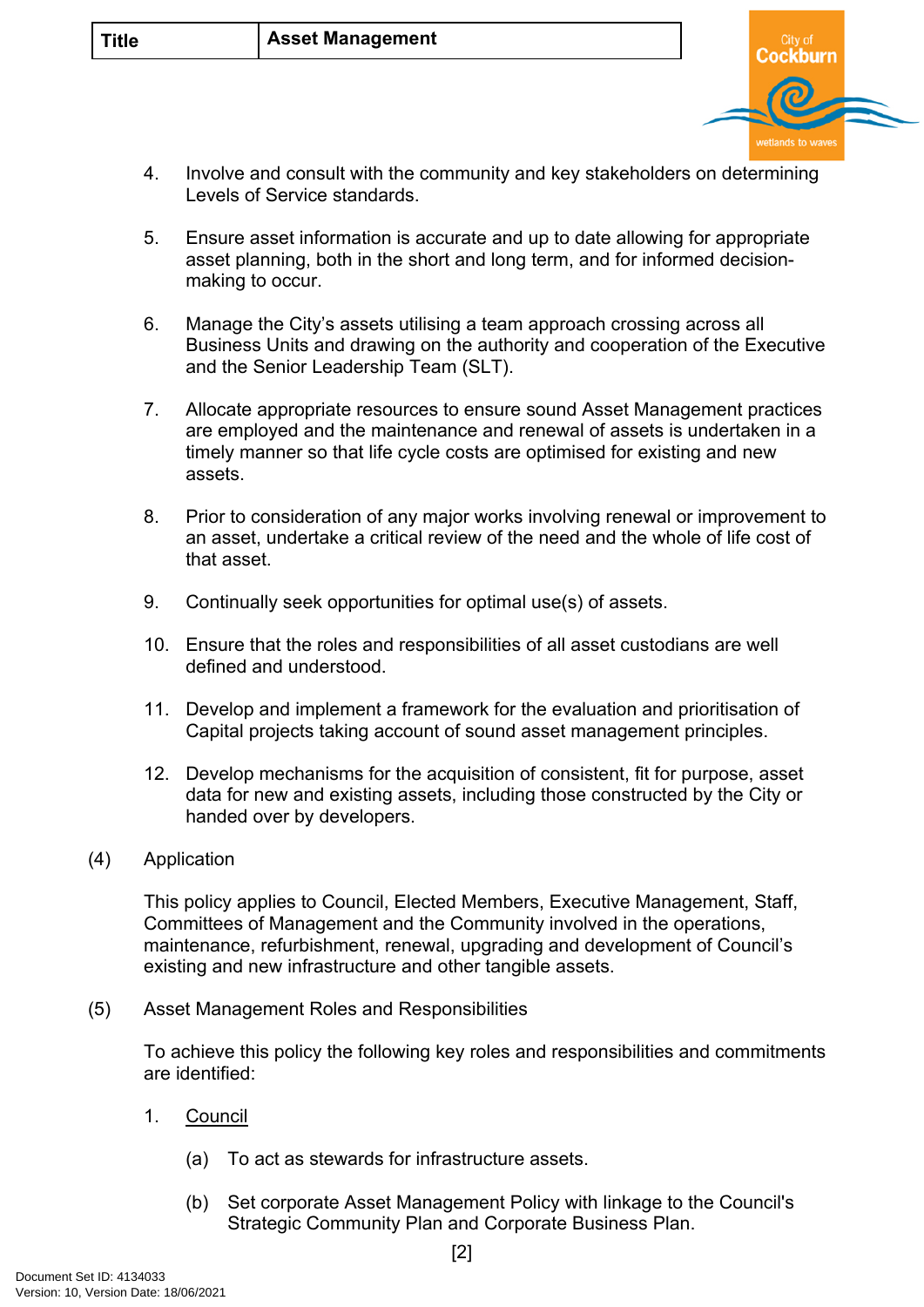(c) Contribute to the development, adoption and periodic review of appropriate Levels of Service, risk and financial measures and projections as applied to Asset Management Plans.

Cockburn

wetlands to wa

- (d) Ensure appropriate resources and funding for the Strategic Asset Management Planning Framework are made available to facilitate integration and application of Asset Management policies, Asset Management strategies and Asset Management Plans within the corporate governance framework.
- (e) Provide consistent and transparent decision-making based on adopted Asset Management Policy, Strategies and Plans.
- (f) Provide a best practice Asset Management advocacy role with State and Federal Governments and the community.
- 2. Executive and Senior Leadership Team (SLT)
	- (a) Continually promote Asset Management across the organisation and with Council and the community.
	- (b) Validate and challenge proposals to ensure they meet the Council's Asset Management Plan objectives and community service needs.
	- (c) Contribute to the development and continued refinement of the overarching Asset Management Policy and Asset Management Strategy with linkage to the Strategic Community Plan and Corporate Business Plan, for consideration by Council.
	- (d) Monitor the performance of the staff in implementing asset management.
	- (e) Ensure the community and key stakeholders are engaged during the development and continuous improvement of the Asset Management Plans.
	- (f) Ensure staff are appropriately trained and skilled to perform the required Asset Management functions.
	- (g) Ensure that accurate and reliable asset related information is presented to Council for decision-making.
	- (h) Provide effective communication between Staff, Council and the community in respect to the application of the City's Asset Management Policy, Strategy and Plans.
- 3. Head of Business Units & Service Unit Managers
	- (a) Develop, implement and review Asset Management plans applicable to their area of operation, using the International Infrastructure Asset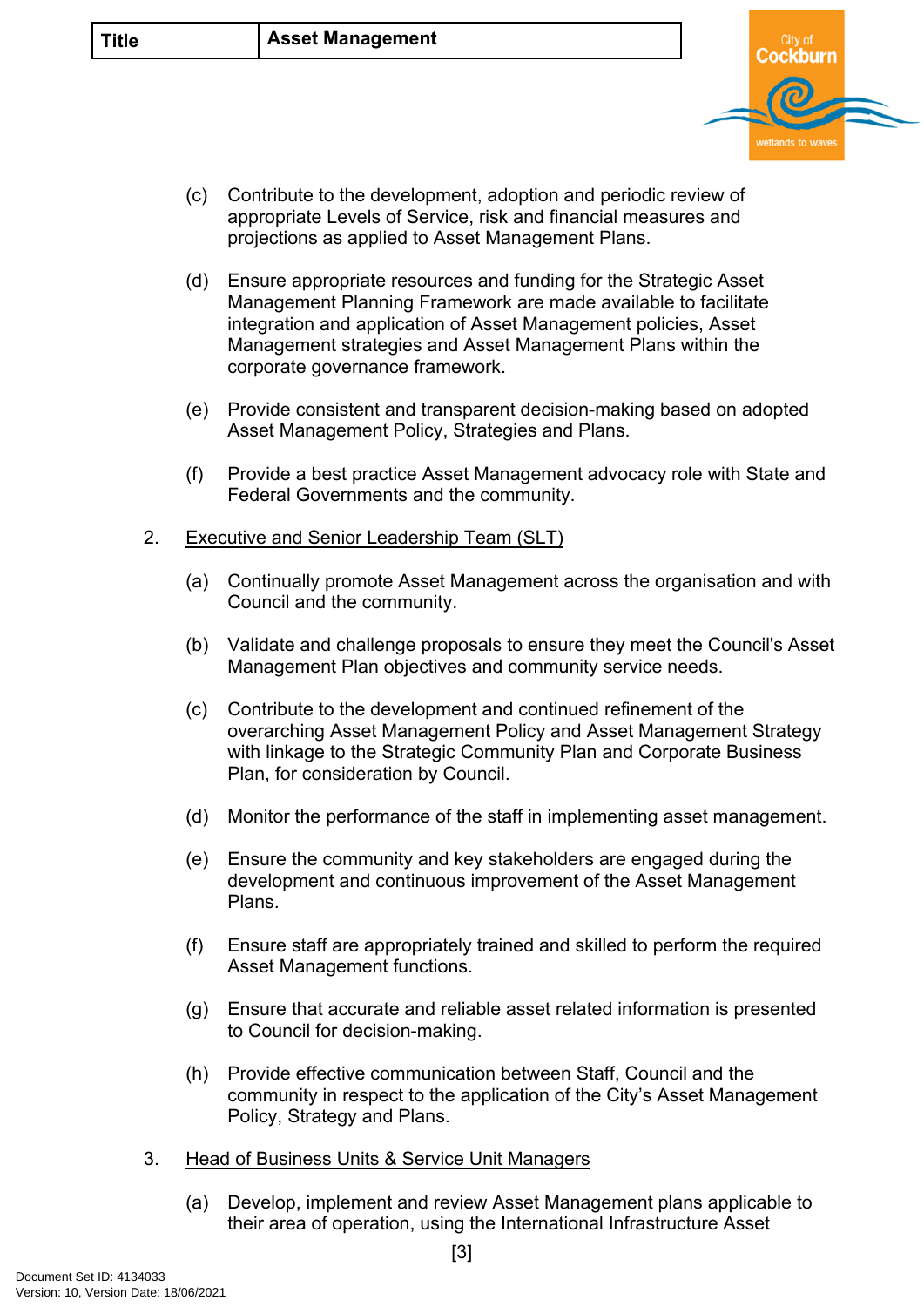

Management Manual (IIAMM) and Australian Infrastructure Financial Management Guidelines (AIFMG) as a guide, documenting required allocation of funding and improvement plans for individual asset groups, using the principles of lifecycle analysis.

- (b) Contribute to the implementation and periodic review and updating of Asset Management Policy and Strategy.
- (c) In consultation with the community and key stakeholders, identify current and target Levels of Service, risk mitigation and financial measures for incorporation into Asset Management Plans and for subsequent Council endorsement.
- (d) In accordance with Council approved Asset Management Plans, prepare budget items and allocate resources to deliver on agreed Levels of Service, risk mitigation and financial measures.
- (e) Ensure efficient and effective use of Council funds to optimise the life cycle cost of assets to the extent possible whilst attaining agreed Levels of Service and risk mitigation.
- (f) Develop Long Term Financial Plans for asset maintenance, refurbishment, improvement and replacement capital works programs in accordance with Asset Management Plans, for endorsement and incorporation into the Corporate Business Plan.
- (g) Develop and implement procedures that ensure the asset database is maintained and updated and provide required reports to Council to meet their statutory and legal responsibilities.
- (h) Promote and raise awareness of asset management to the Council, staff, users and community.
- 4. Asset Management Services Manager & Asset Management Services Team
	- (a) Contribute to the implementation and periodic review and updating of Asset Management Policy and Strategy.
	- (b) Lead in the development and implementation of the various components of the City's Asset Management System, including those designed to ensure the City's asset database is maintained and updated.
	- (c) Assist Business and Service Units in their development, implementation and review of Asset Management Plans, including the identifying of current and target Levels of Service, risk mitigation, financial measures and optimum asset life cycles for incorporation into Asset Management Plans.
	- (d) Facilitate the provision of required reports to or on behalf of Council to meet statutory and legal responsibilities and other reporting needs.